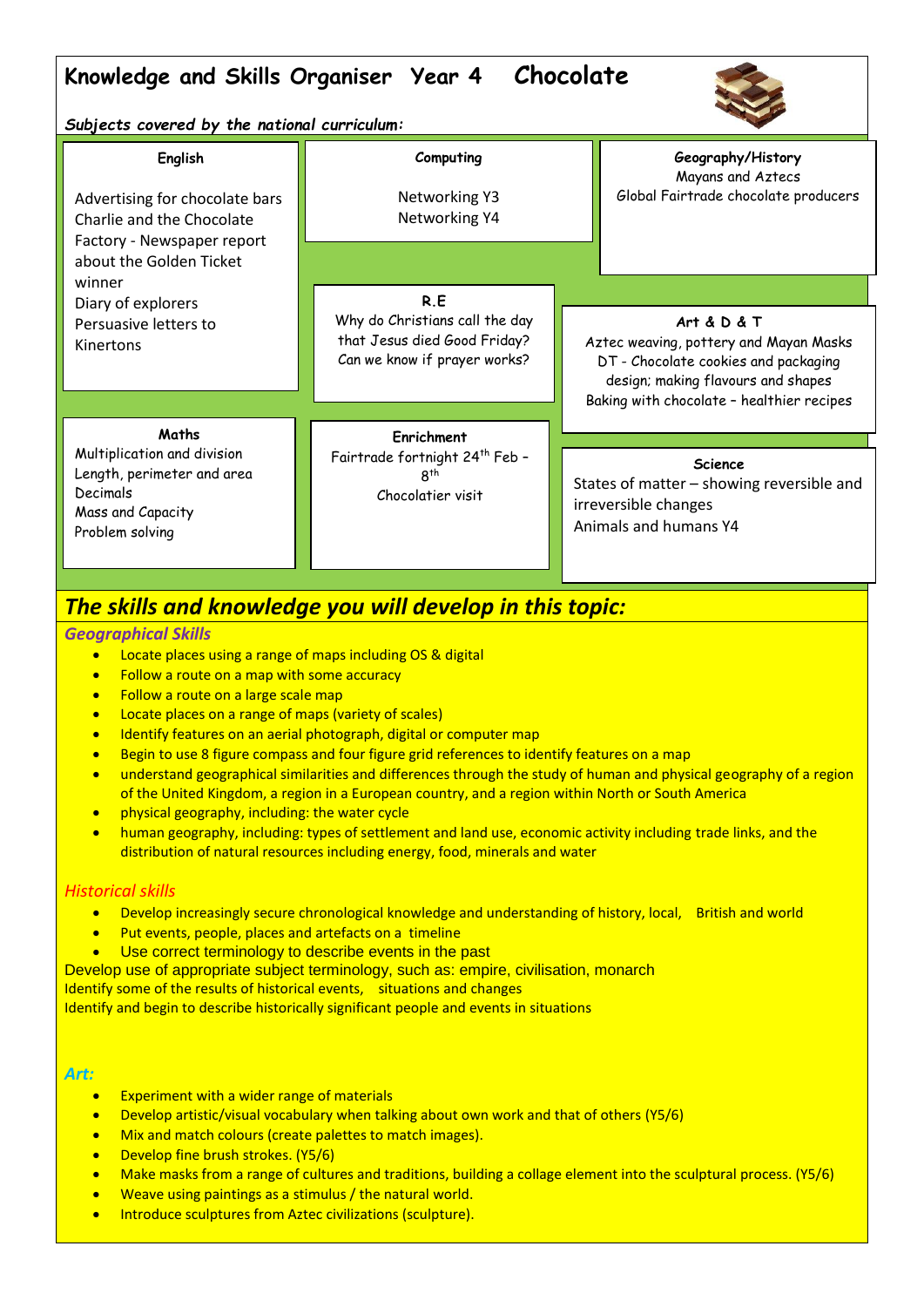### *Design Technology*

- Gather information about the needs and wants of particular individuals and groups
- Make design decisions, taking account of constraints such as time, resources and cost (Y5/6)
- generate, develop, model and communicate their ideas through discussion, annotated sketches, cross-sectional and exploded diagrams, prototypes, pattern pieces and computer-aided design

## *Computing*

- Learners will develop their understanding of digital devices, with an initial focus on inputs, processes, and outputs. They will also compare digital and non-digital devices. Next, learners will be introduced to computer networks, including devices that make up a network's infrastructure, such as wireless access points and switches. Finally, learners will discover the benefits of connecting devices in a network.
- Learners will apply their knowledge and understanding of networks, to appreciate the internet as a network of networks which need to be kept secure. They will learn that the World Wide Web is part of the internet, and will be given opportunities to explore the World Wide Web for themselves in order to learn about who owns content and what they can access, add, and create. Finally, they will evaluate online content to decide how honest, accurate, or reliable it is, and understand the consequences of false information.
- ×

## *Science*

*Grouping and classifying a variety of different materials; exploring the effect of temperature on substances such as chocolate, butter, cream (for example, to make food such as chocolate crispy cakes and ice-cream for a party).* 

*They could research the temperature at which materials change state, for example, when iron melts or when oxygen condenses into a liquid.* 

*They might observe and record evaporation over a period of time, for example, a puddle in the playground or washing on a line, and investigate the effect of temperature on washing drying or snowmen melting.*

We will also learn about the digestive system and how nutrition forms a key role in how our bodies function and work. This will *include: different types of teeth, the stomach, the intestines, waste and the importance of nutrition.*

## *RE:*

### Good Friday:

How do Christians mark Easter events in their church communities? What are the meanings behind the texts about good Friday? What are is the meaning behind the entry into Jerusalem and the death and resurrection of Jesus? How do Christians show their beliefs about Palm Sunday/Maundy Thursday/Good Friday/Easter Sunday? What does the narrative of the Last Supper, Judas' betrayal and Peter's denial mean?

Why is Holy Communion part of the celebration/worship? How does serving and celebrating, remembering and betrayal, trust and standing up for your beliefs make a difference to how pupils think and live?

#### Can we know if prayer works?

What is prayer? Why do people pray? How do people know prayer works? Is prayer about a relationship with God? What do we pray for? Do you have to go somewhere special to pray? What does it mean to them? How does it work for them?

## *Home Learning ideas:*

- *Market research chocolate bar preferences and packaging designs*
- *Research Aztecs and Mayans – Geography, History of chocolate*
- *Cooking with a chocolate-based recipe*
- *Look for products with fair trade packaging*

## *Vocabulary I need to know:*

*Geography – Sustainable, fair trade, industry, natural, location, settlement*

*History – impact, artefact, source (primary and secondary), trade, civilization, ancient*